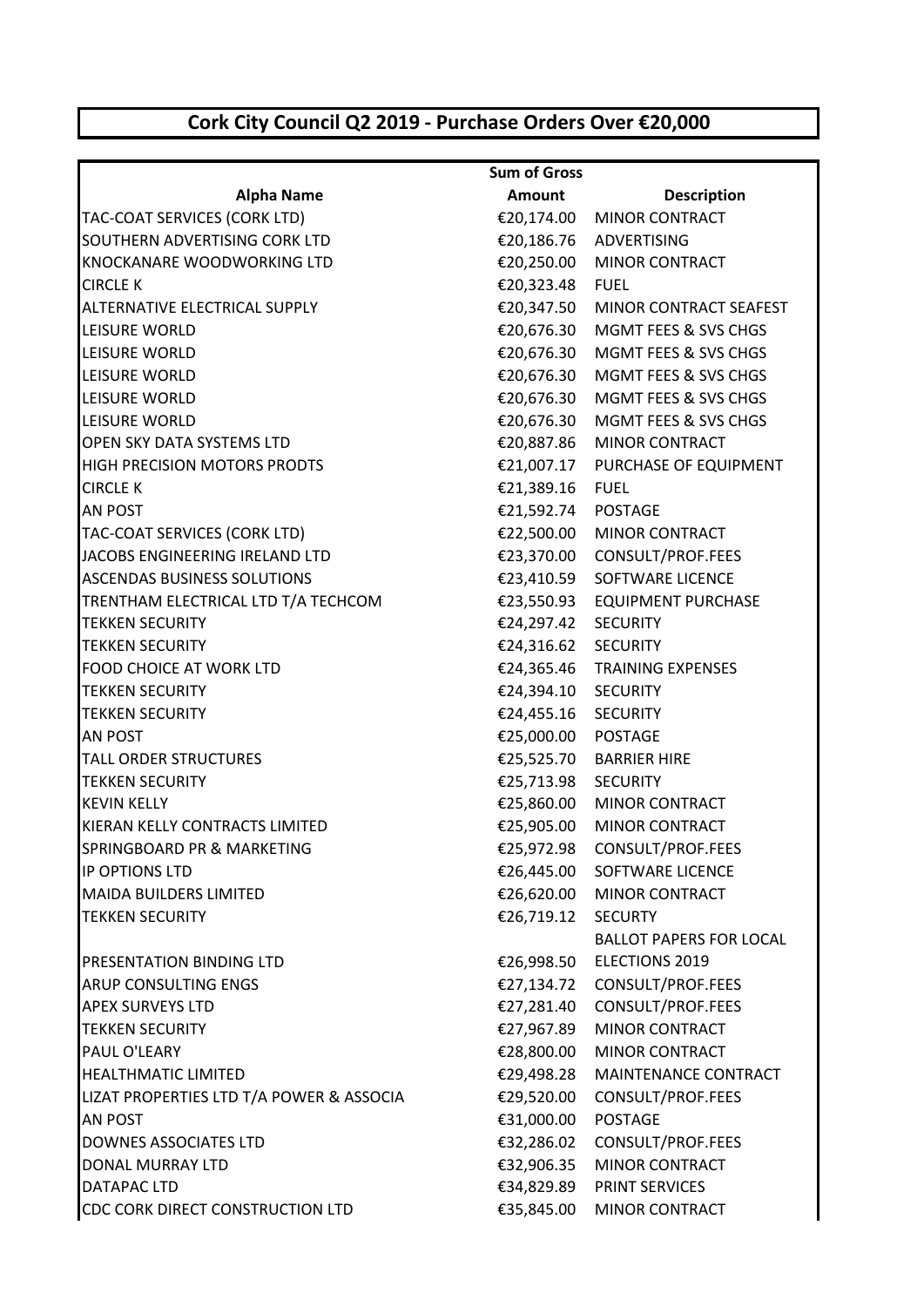ARUP CONSULTING ENGS €36,349.00 CONSULT/PROF.FEES ADR + PROJECT PROFESSIONALS LIMITED €37,350.18 LEGAL FEES CANMONT LTD **€37,500.00** RENT TERRY REA **€38.429.49** MINOR CONTRACT PARK MAGIC MOBILE SOLUTIONS LTD €39,370.24 PARK BY PHONE CONTRACT DONAL MURRAY LTD €40,121.75 MINOR CONTRACT HESSCROFT LTD €40,187.83 CATERING ROUGHAN & O DONOVAN CONSULTING ENGINEERS €42,529.10 CONSULT/PROF.FEES  $4$  SEASONS PROM LTD T/A ACS  $\epsilon$ 43.203.75 MINOR CONTRACT IRISH GRASS MACHINERY LTD 
■ e44,094.27 EQUIPMENT PURCHASE HWBC CHARTERED SURVEYORS-RENT €44,895.00 RENT HOLDEN PLANT RENTALS LTD HOLDEN PLANT RENTALS LTD HOLDEN PLANT RENTALS LTD CORK DRAIN & TANK CLEANING LTD €49,116.50 MAINTENANCE CONTRACT TRAFFIC SOLUTIONS LTD €49,968.75 MAINTENANCE J D BUCKLEY CONSTRUCTION LTD T/A BUCKLEY €50,620.72 MINOR CONTRACT CORK BUILDERS PROVIDERS €50,885.72 MATERIALS VERSION1 SOFTWARE €53,650.11 CONSULT/PROF.FEES ENVIROBEAD LTD €56,870.25 CAPITAL CONTRACT MCGINTY & O SHEA LTD **ES9,377.41** MINOR CONTRACT MCGINTY & O SHEA LTD €61,302.50 MINOR CONTRACT MCGINTY & O SHEA LTD  $\epsilon$ 61,332.38 MINOR CONTRACT GAS NETWORKS IRELAND **€61,479.55** CAPITAL CONTRACT MCGINTY & O SHEA LTD €62,286.64 MINOR CONTRACT DELL COMPUTER (IRELAND) €62,683.65 EQUIPMENT MAINTENANCE PARK MAGIC MOBILE SOLUTIONS LTD **€62,888.47** PARK BY PHONE CONTRACT RETROFIT DESIGNS LTD €65,383.95 MAINTENANCE CONTRACT HOLDEN PLANT RENTALS LTD HOLDEN PLANT RENTALS LTD HOLDEN PLANT RENTALS LTD MCGINTY & O SHEA LTD external state of the CONTRACT €67,300.00 CAPITAL CONTRACT AIRTRICITY UTILITY SOLUTIONS (PSWT) €68,191.20 MAINTENANCE EQUIPMENT J D BUCKLEY CONSTRUCTION LTD T/A BUCKLEY €68,431.77 MINOR CONTRACT ARUP CONSULTING ENGS extended to the second second to the second second to the second second second to the second second second second second second second second second second second second second second second second se DONAL MURRAY LTD €70,728.54 REPAIRS & MAINTENANCE NOVAFIELD CORK LTD 
■ NOVAFIELD CORK LTD
■ NOVAFIELD CONTRACT MICHAEL KELLEHER **€83,802.44** MINOR CONTRACT UNITY TECHNOLOGY SOLUTIONS €88,340.45 LICENCE SYNERGY SECURITY SOLUTIONS LTD €99,756.10 MANAGEMENT FEES RH SITE MAINTENANCE €106,289.25 CAPITAL CONTRACT MCGINTY & O SHEA LTD €106,292.07 MINOR CONTRACT DEERMOUNT CONSTRUCTION LIMITED €112,500.00 CAPITAL CONTRACT

VEHICLE FLEET HIRE & €46,972.03 MAINTENANCE VEHICLE FLEET HIRE & €47,008.10 MAINTENANCE VEHICLE FLEET HIRE & €47,277.48 MAINTENANCE VEHICLE FLEET HIRE & €66,144.94 MAINTENANCE VEHICLE FLEET HIRE & €66,431.07 MAINTENANCE VEHICLE FLEET HIRE & €66,927.62 MAINTENANCE